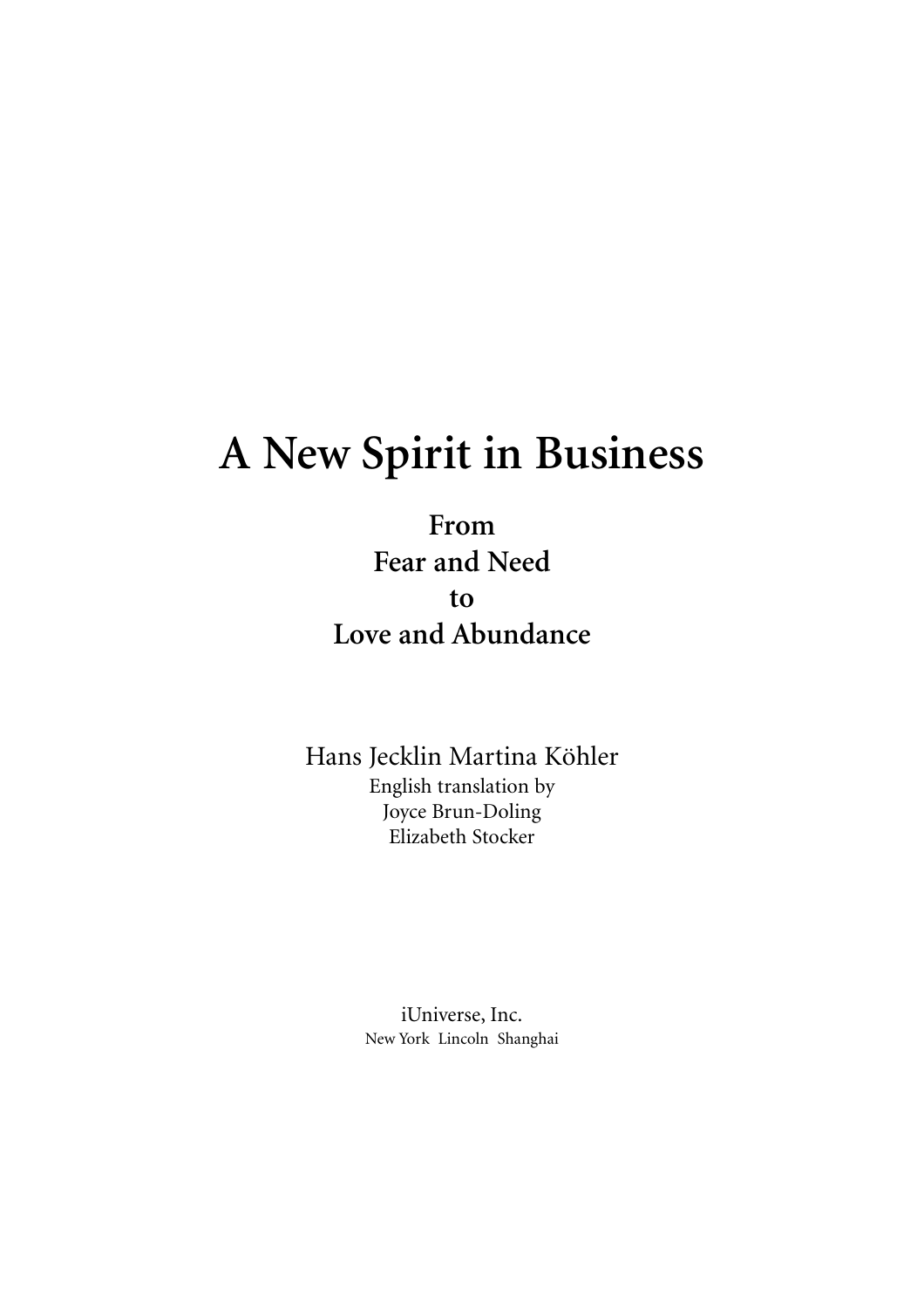#### **A New Spirit in Business From Fear and Need to Love and Abundance**

Copyright © 2005 by E.&H.-Kulturstiftung Zürich/Switzerland

All rights reserved. No part of this book may be used or reproduced by any means, graphic, electronic, or mechanical, including photocopying, recording, taping or by any information storage retrieval system without the written permission of the publisher except in the case of brief quotations embodied in critical articles and reviews.

iUniverse books may be ordered through booksellers or by contacting:

iUniverse 2021 Pine Lake Road, Suite 100 Lincoln, NE 68512 www.iuniverse.com 1-800-Authors (1-800-288-4677)

Cover design by Marco Perini, Switzerland Original publication: Hans Jecklin & Martina Köhler. Wirtschaft wozu? Abschied vom Mangel. Edition Spuren, Winterthur. 2001 Copyright © 2001 by Hans Jecklin and Martina Köhler Published with the support of E.&H.-Kulturstiftung, Zürich, Switzerland

> ISBN-13: 978-0-595-35517-4 (pbk) ISBN-13: 978-0-595-80004-9 (ebk) ISBN-10: 0-595-35517-X (pbk) ISBN-10: 0-595-80004-1 (ebk)

Printed in the United States of America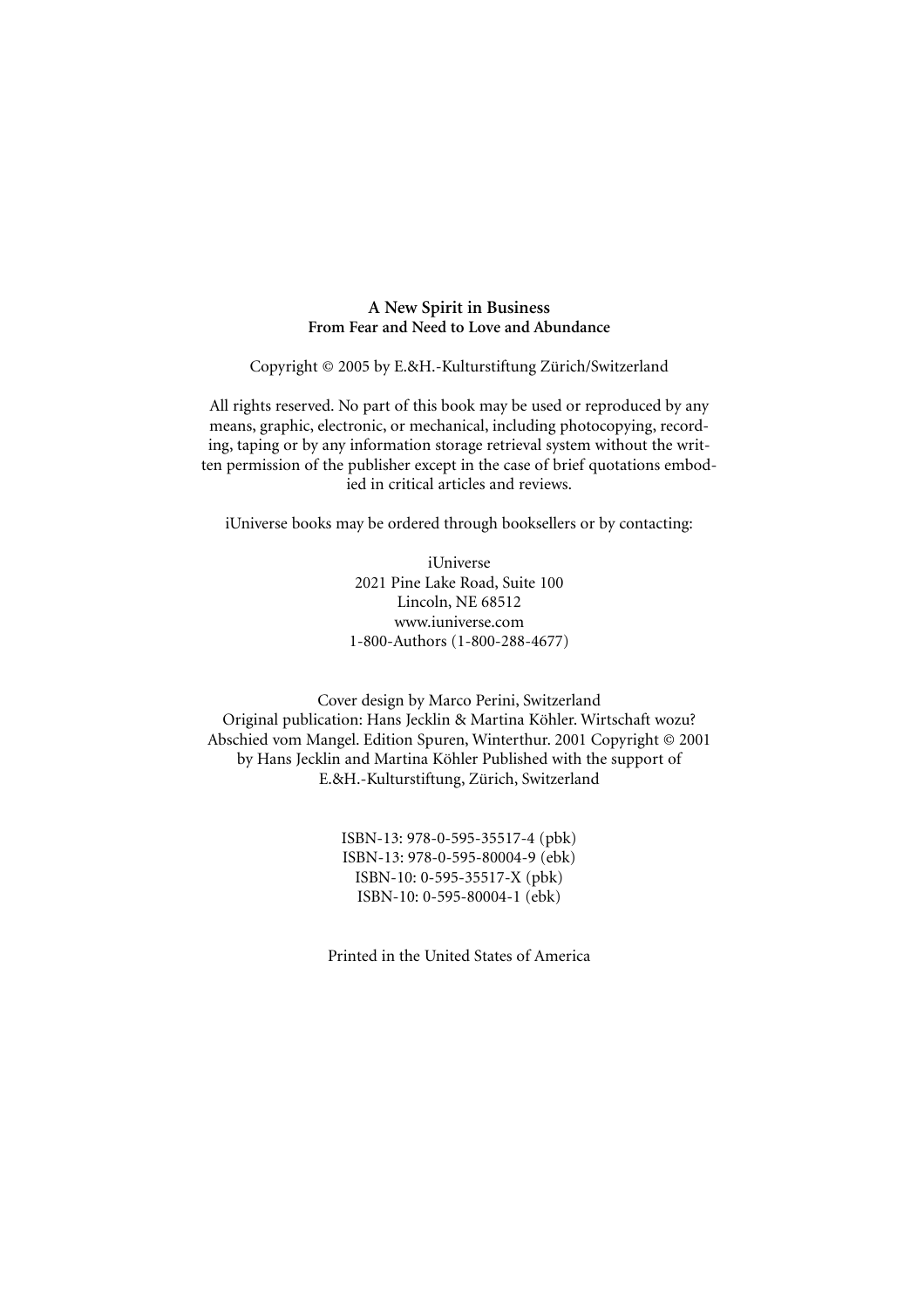## **Contents**

| The Vision: A Global Economy for the World Community 1               |
|----------------------------------------------------------------------|
|                                                                      |
|                                                                      |
| From the Doer to the Shaper, from Factual Constraint to              |
| The Vision as a Fundamental Wave within the Enterprise 49            |
|                                                                      |
|                                                                      |
| The Integral Enterprise or the Enterprise as a Subtle Organism 105   |
| Whenever We Talk about the World, We Are Talking about Ourselves 117 |
| Appendix A: Excursus: The Dynamics of the Consciousness Spiral       |
|                                                                      |
| Appendix C: Recommended Books, Audio and Video Recordings,           |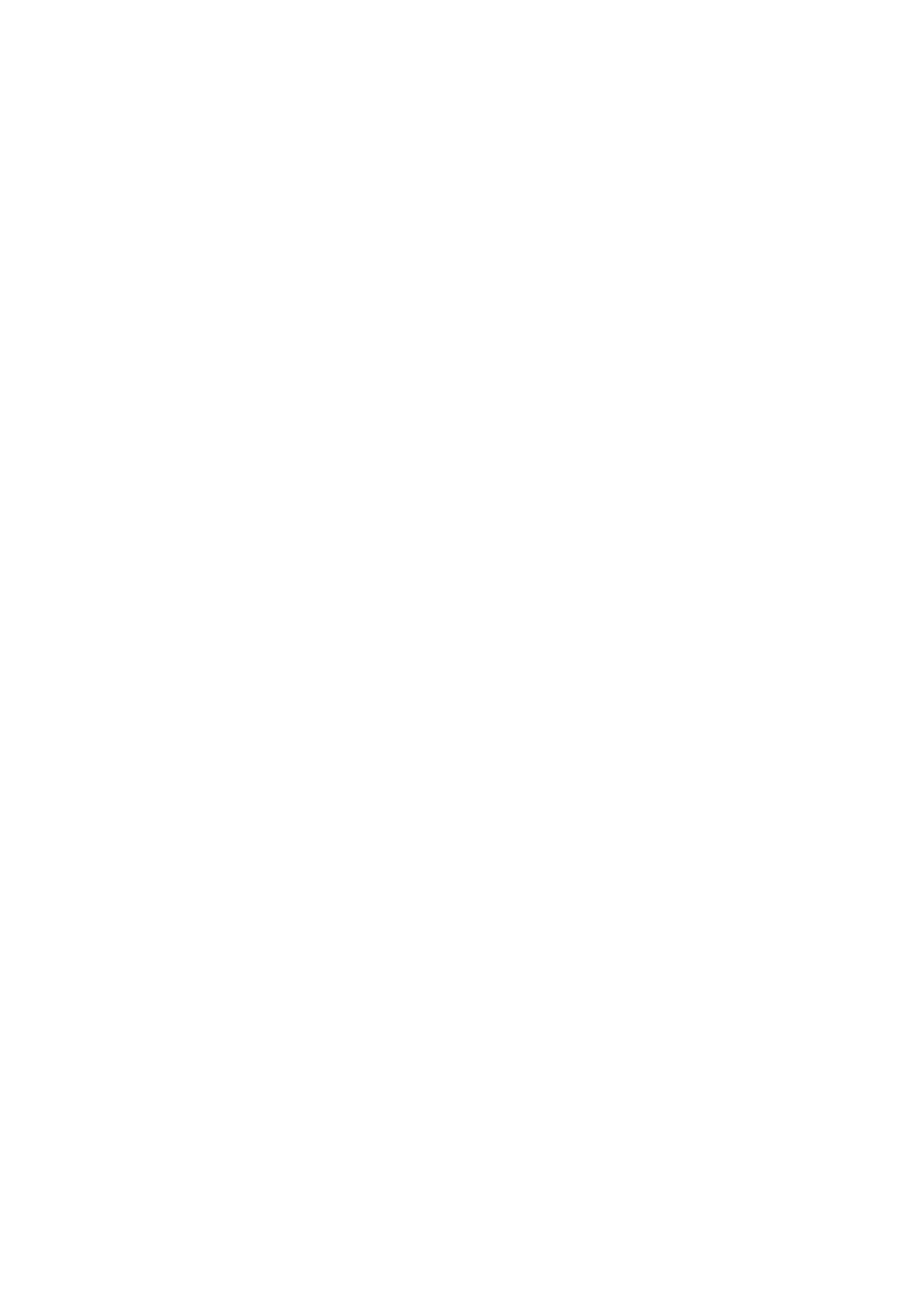### **Foreword**

When I met Hans Jecklin at a seminar at the Lassalle-Haus near Lucerne, I became acquainted with the head of a music company whom I had known both by reputation and from personal experience. In my earlier life as a concert pianist, I had played on concert grand pianos supplied by his company and would sometimes go to his store to practice. I was pleasantly surprised to find the owner of this highly reputed firm at a seminar dealing with global issues from a spiritual and ethical perspective.

However, I was not prepared for the much greater revelation that this book held. Hans Jecklin is not just a manager who is interested in world and spiritual affairs (fortunately, these days there are a number of such people around); he is also an extraordinary person. He embodies the ideal of being both a competent manager and a complete human being—a feeling, thinking, rational, and intuitive person.

This book by Hans Jecklin and Martina Köhler is about the problems of the modern enterprise in the modern world. However, *A New Spirit in Business* is not a sober scientific treatise, but rather an account of a consciousness change through which the new concepts we so badly need come to light. Their book is both informative and autobiographical—and it is a revelation.

Volumes have been written on companies' social responsibility, stakeholder strategy, corporate ethics, and the need for new company cultures and wider visions. This book addresses all these issues, but not as abstract intellectual considerations or even as smart business strategies. It views them from the perspective of a human being who has the courage to ask questions and dares—though often with misgivings that he is honest enough to admit—to take the answers he finds and apply them first to his own person and then to those around him.

In this book, Hans Jecklin and Martina Köhler explore a great many—perhaps all—of the ways in which intelligent, honest, and open people can develop themselves, not for the selfish purpose of becoming richer and more success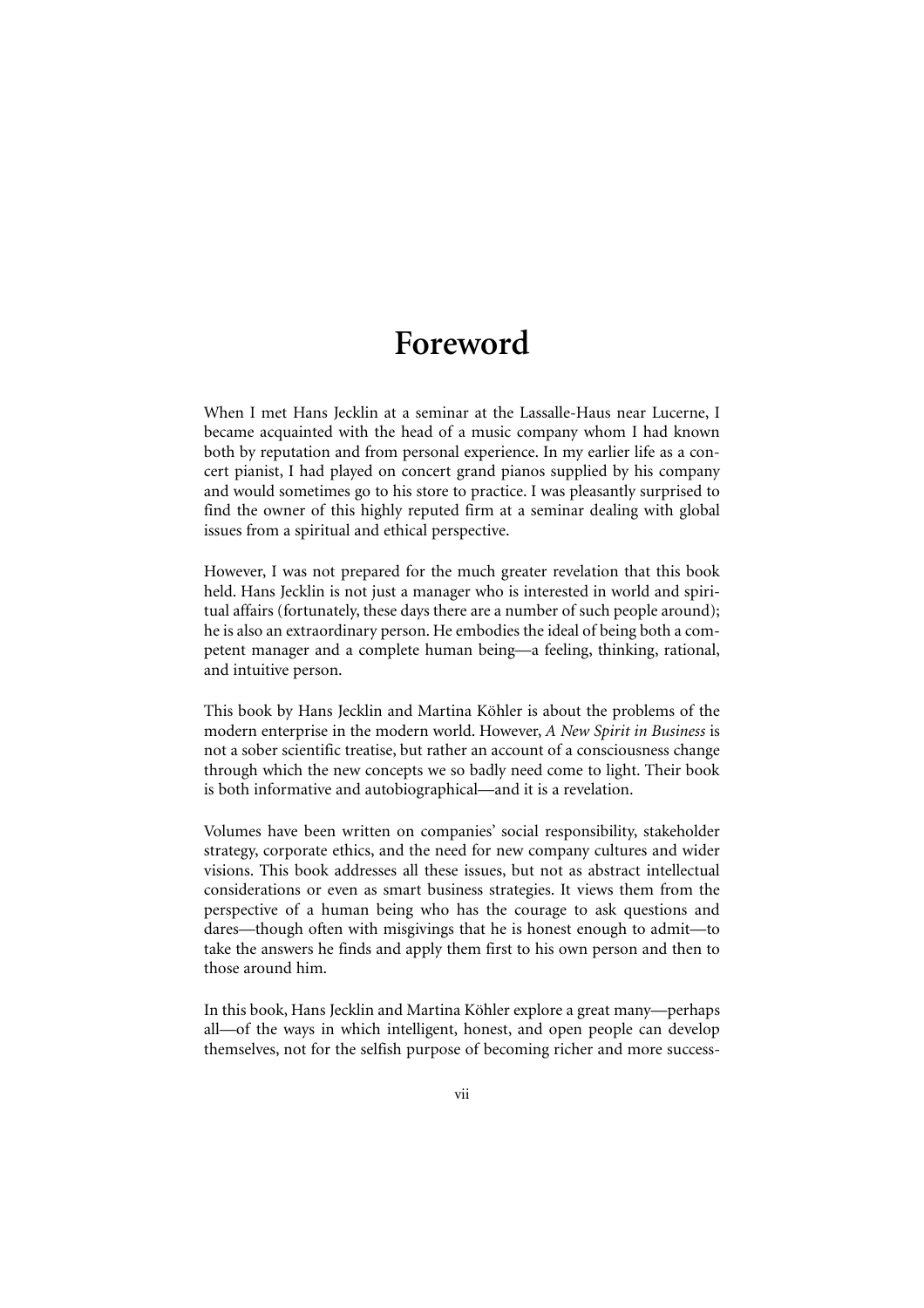ful, but for the remarkably enlightened goal of benefiting their companies, their families, and everyone with whom they come into contact. This is not altruism—which would be an abstract intellectual attitude—but the recognition that one's own growth is only possible with and through the growth of everyone around oneself and that such growth will ultimately benefit all the collaborators, partners, clients, and stakeholders whose lives are touched by the activity of the enterprise.

Writing a foreword to this book is an almost impossible task. It is too rich, too diverse, too full of humility and daring, fears and courage, introspection, exploration, and action joined with thought. Fortunately, a foreword is not really necessary. Here is the book itself; it can and *should* be read—indeed, there is no substitute for reading it. I can recommend doing so and promise that it will be an experience that could change your life.

We must be grateful that there are people like Hans Jecklin who take the time and trouble to share their thoughts and experiences with us in this way.

Ervin Laszlo January 2003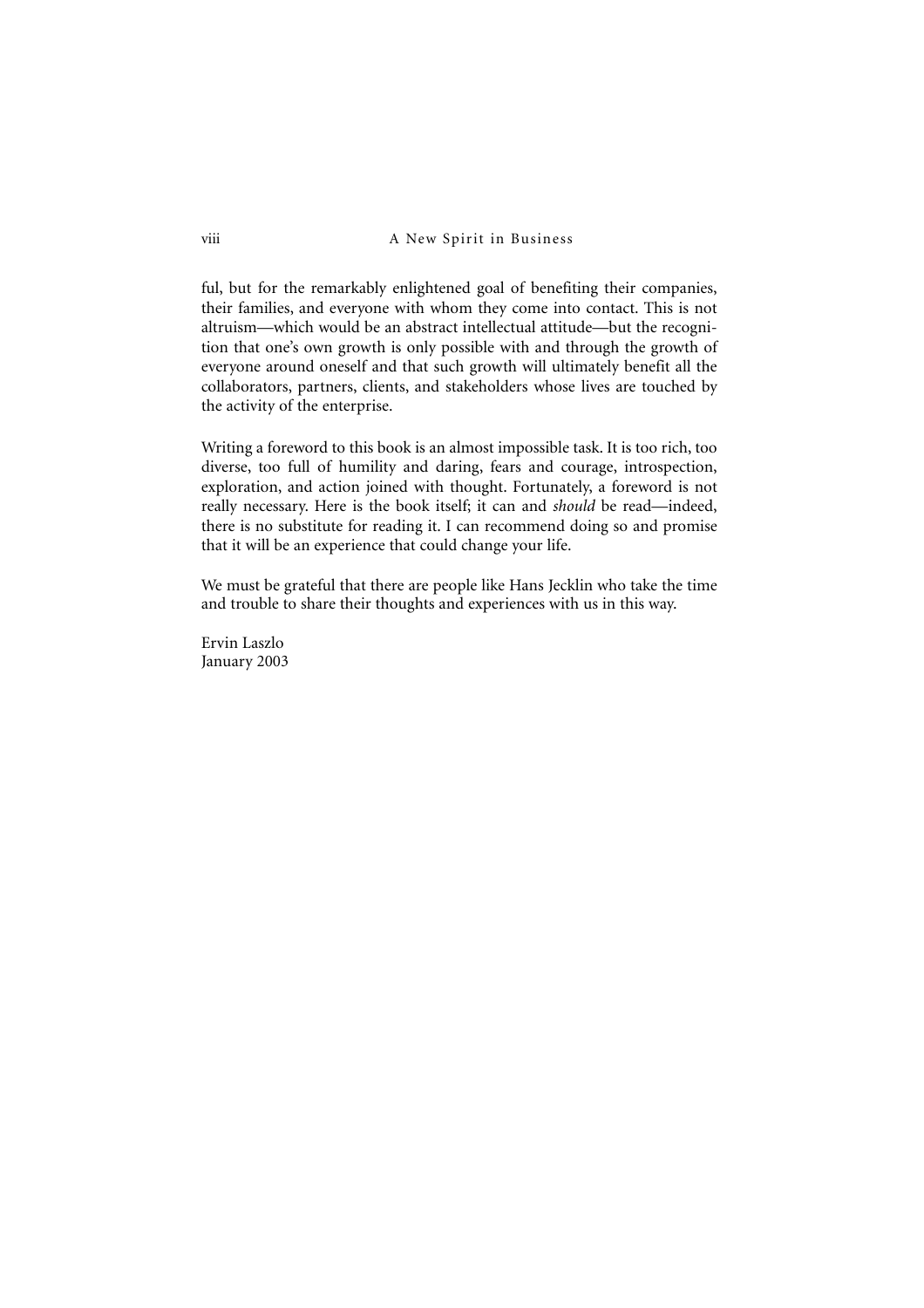### **Introduction**

We first met at a seminar on the topic of economic globalization and the opportunities it offers. Martina Köhler, a journalist, was conducting some research for a radio program. At that time, I was still working as an entrepreneur. We instinctively discovered a common need to understand the present shift in consciousness, to contribute toward making it better understood, and in doing so to examine more closely a development that calls on us to change, both within and outside ourselves.

In Martina, I discovered a person who perceived the worlds of business and finance from a perspective that was then still foreign to me. A person who had learned early on to be wary of external safeguards and as a result had found faith in simply being. A woman who, already at a young age, had pursued her ideals without first asking herself about the extent of the potential sacrifice. For me, as someone whose understanding of life and external well-being had never been seriously questioned by harsh circumstances, this represented a real challenge—being genuine.

Without this fruitful exchange and Martina's agreement to render it in written form, this book would never have been possible. What was originally planned to be a review and summary of the life of an entrepreneur developed, as a result of our different viewpoints, into something much deeper—mutual reflections about the way in which internal and external change is connected with present-day global economic processes. The work on the individual themes that presented themselves during my journey through life also posed the question of the meaning of our individual existence in the overall context of the community and Creation. Whether commercial endeavors have a meaningful or destructive effect cannot be divorced from the inner values of a single economic player. Our own experiences helped to answer questions about the state of consciousness with which we bring abundance or shortage into the world.

In our part of the world, freedom is generally defined as material independence. However, if this longing for material freedom degenerates to become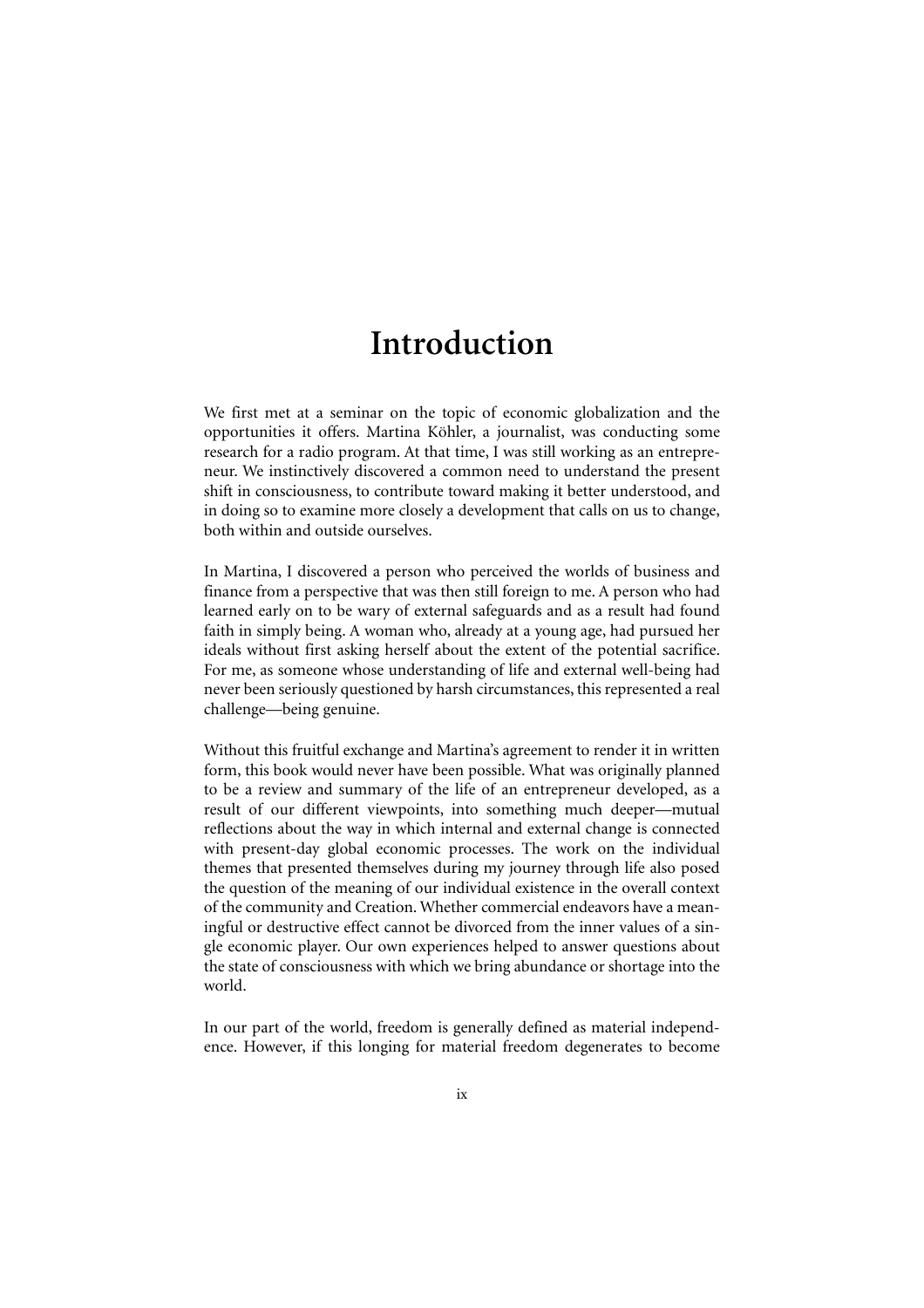simply an end in itself and its purpose is no longer contemplated, we suddenly find ourselves dependent solely on material values. If personal freedom really were to be reduced to this level, this would mean that all the affluent people in the world would be enlightened masters—which is clearly not the case.

So where is the meaning and the vision that we—over and above our own personal gain—link with the way in which we act? Since we senselessly shackle an inexhaustible creative potential, this book sets out on the quest to find a way to link inner and outer abundance.

Both Martina Köhler and I are confident that the integration of inner values and external behavior will also lead to new, life-enhancing perspectives in the spheres of business and politics. The responsibility for this process cannot be morally justified. It rather calls on each and every individual to take his longing for happiness seriously and to pursue it far beyond the shallow need for superficial status symbols.

Hans Jecklin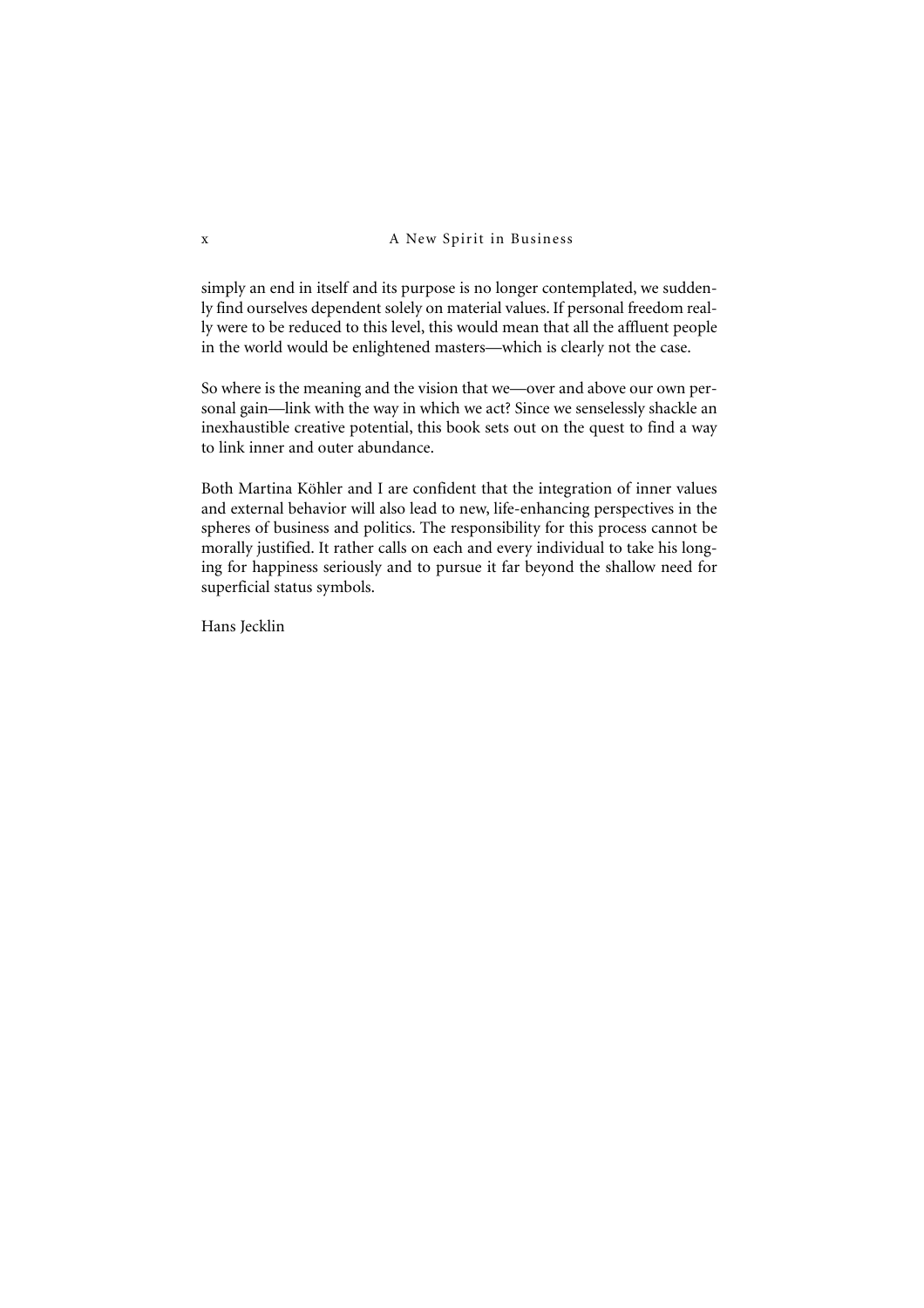## **The Vision: A Global Economy for the World Community**

**Hans:** If we were to regard Creation as a living organism and imagine ourselves to be tiny cells within that organism, I wonder what role each individual cell would play. Their existence cannot be an end in itself, for that would exclude synergetic growth.

**Martina:** Perhaps life does not serve a specific purpose; perhaps it cannot do anything other than develop ever more complex structures and increasingly differentiated forms of consciousness.

**Hans:** But then this larger being, of which we are an integral part, also has to take its own course. And that is what arouses my curiosity. In what way does the universe change, and what purpose does my own change—the transformation of one minute cell—have within this creative process?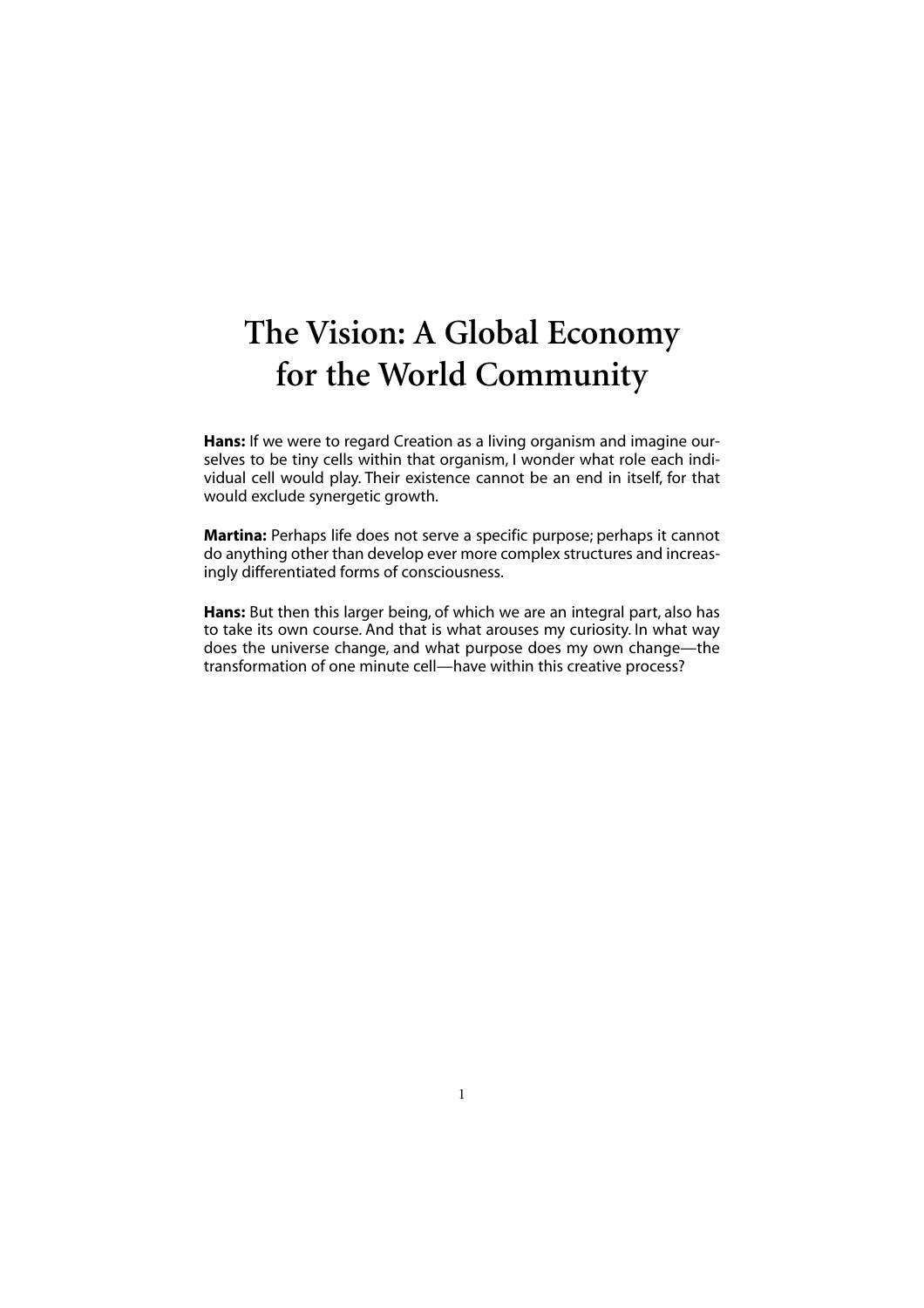Just imagine an economy whose profits are the result of the well-being of the community and its environment rather than the lack of it! Imagine an economy whose task and purpose is to produce and distribute goods and services to the benefit of all of humankind, and one that understands profit to be the result of this service rather than an end in itself.

In view of our current empirical knowledge, seen on its own, the idea of an economy that works for the common good may seem little more than wishful thinking. But what if we see this idea as a vision? In terms of time categories, desires are mental constructions, products of the past and present. Visions, on the other hand, are notions from the future.

A vision is always inspiration drawn from the unknown. It points beyond the level where we presently find ourselves and opens up a new dimension of consciousness that is not comprehensible against the backdrop of past experiences alone. Such a transition into a more extensive awareness is not a linear development, for otherwise we would be able to consciously think it. It is a quantum leap within evolution.

A vision becomes reality when our wishes and desires approach the boundaries of our ability to implement them. A vision is the point at which the boundary is transcended. A vision is an expression of evolution and its pulling force. It is, so to speak, the seasoning that gives the soup new flavor, the impulse that is absorbed by the collective consciousness and begins—more or less intentionally—to develop into a trend.

If we can already conjecture that the next leap in consciousness will manifest itself as the ability of autonomous individuals to function as a community, it is because we know that individualism, misconstrued as egoism, has assumed forms that are life-threatening for us all. Experience has taught us that such a leap is preceded by crises and the collapse of old values. But have we not already arrived at such a point? And should we now not ask ourselves which new forms of the community we are already able to anticipate and implement?

In the early 1990s, I produced two videos in collaboration with Swiss television. The first was a recording of choral excerpts from Handel's *Messiah* together with interviews with the Dalai Lama, while the second comprised two television discussions, one with the Dalai Lama and the other with the Jesuit priest and Zen master Niklaus Brantschen, on the theme of Buddhism. In the course of these discussions, the notion of a much-needed directional change in the spheres of politics and the economy was brought up. It was then that I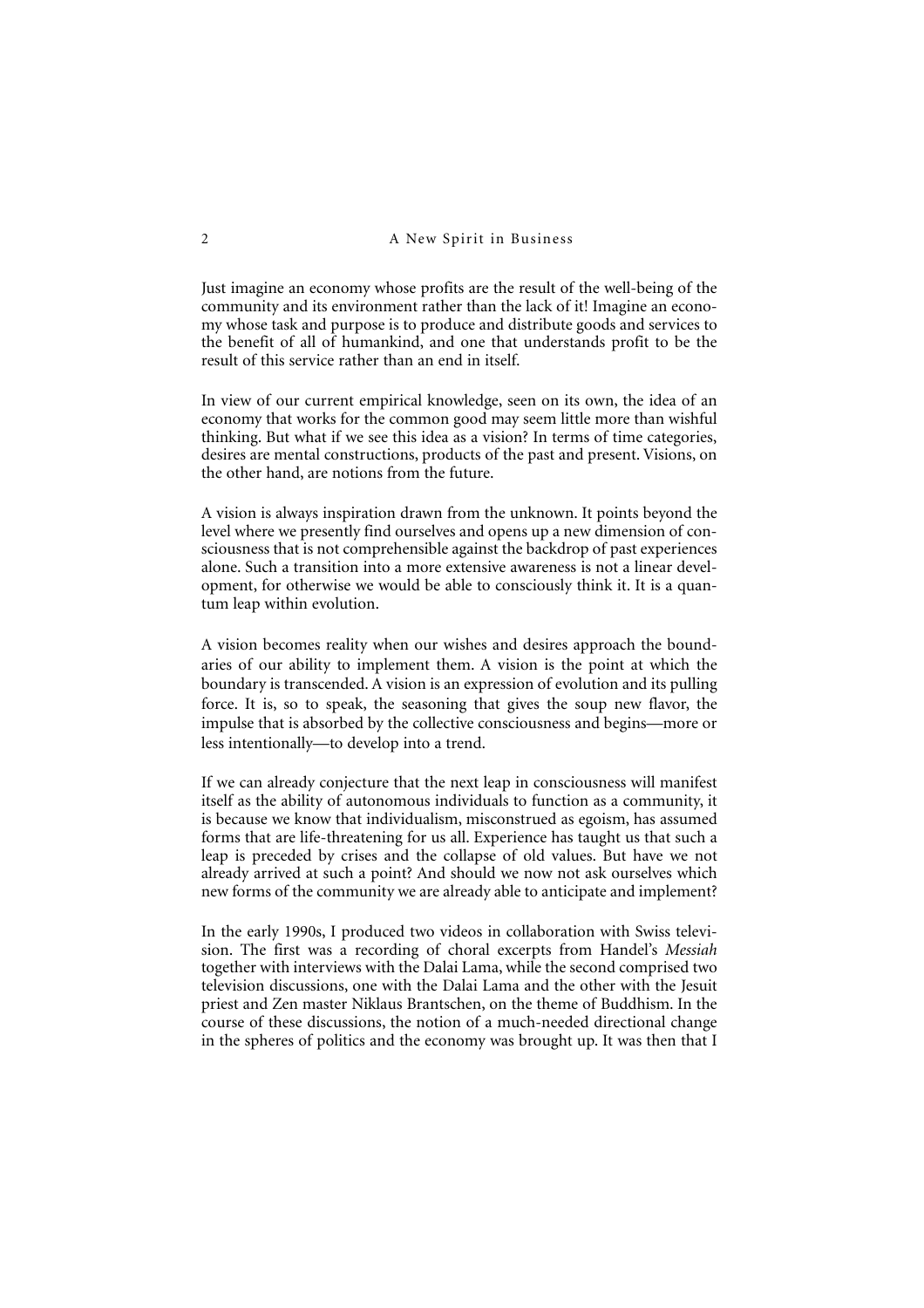first heard about Brantschen's idea of founding the Institute for Creation of Spiritual Consciousness in Politics and Economy (ISPW, now known as the Lassalle-Institut Zen-Ethik-Leadership).

Filled with enthusiasm for this idea, I wrote Father Brantschen a letter, expressing my eagerness to have new experiences in both my professional and private lives. I offered to work with him at the ISPW. During our first meeting, I became acquainted with the cofounder of the institute, Pia Gyger. She related her experiences in Ibayo, a slum in the greater metropolitan area of Manila where Sister Pia's Greenhouse School, an institution set up by St. Katharinawerk, a Catholic secular institute in Switzerland, was teaching Westerners about new perspectives in global contexts. At the same time, she endeavored to increase the self-esteem and creativity of the slum dwellers. Her account left a deep impression on me, and I immediately decided to make a trip to Ibayo at Christmas with a group from the ISPW.

At that time, I had no idea what I was letting myself in for. I had been forewarned that for a sheltered entrepreneur from Switzerland, such an experience could easily turn into a nightmare. But we were about to move into a large, new house in Autigny, and I felt the need to travel to Asia to view my privileged life from the other side. I wanted to learn something about myself—although I knew neither exactly what it was nor where the journey would take me.

When we arrived in Ibayo, the poverty came as less of a shock than I had originally assumed. Instead, I was occupied with dealing with all the things to which—to put it mildly—I was unaccustomed. For example, we were constantly surrounded by the noise of seven different television channels and the disco and techno music blaring out of a car parked next to our thin-walled hut at four o'clock in the morning. It was never quiet. On top of that, the whole place stank of fish; the local people buy fresh fish, gut them, and hang them up on metal grids to dry. Another even fouler stench emanated from Ibayo's refuse. On the edge of the slum, the city authorities had dug out a huge rubbish pit, to which heavy trucks drove at night to empty their loads. It almost felt as if the trucks were thundering right through our hut. The garbage that they unloaded caught fire and enveloped the slum in dense clouds of black smoke.

In the Philippines, imitation of Western consumer behavior, coupled with a careless throwaway mentality, has led to the costly production of ecologically harmful packaging, which the country is poorly equipped to dispose of. The overcrowded cities can no longer cope with their toxic mountains of rubbish